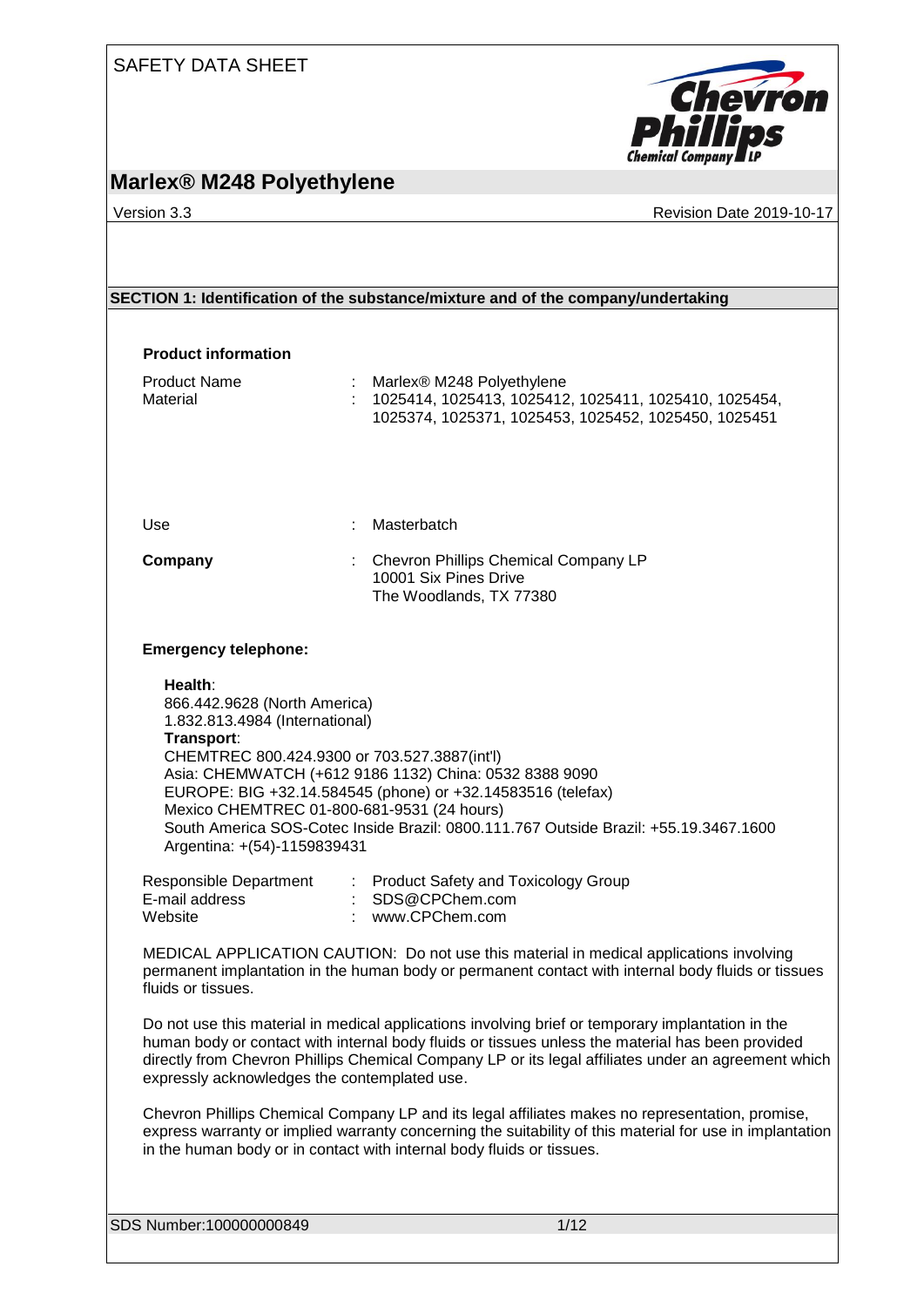Version 3.3 Revision Date 2019-10-17

## **SECTION 2: Hazards identification**

| <b>Classification of the substance or mixture</b> | This product has been classified in accordance with the hazard communication standard 29 CFR<br>1910.1200; the SDS and labels contain all the information as required by the standard.                                                                                                                                                       |
|---------------------------------------------------|----------------------------------------------------------------------------------------------------------------------------------------------------------------------------------------------------------------------------------------------------------------------------------------------------------------------------------------------|
| <b>Classification</b>                             | Combustible dust                                                                                                                                                                                                                                                                                                                             |
| Labeling                                          |                                                                                                                                                                                                                                                                                                                                              |
| Signal Word                                       | : Warning                                                                                                                                                                                                                                                                                                                                    |
| <b>Hazard Statements</b>                          | : May form combustible dust concentrations in air.<br>While this product may not be a combustible dust as sold,<br>further processing or handling may form combustible dust<br>concentration in air.                                                                                                                                         |
| <b>Potential Health Effects</b>                   |                                                                                                                                                                                                                                                                                                                                              |
| <b>Physical Hazards</b>                           | : Pellets may cause a slip hazard on hard surfaces.<br>Mechanical processing may form combustible dust<br>concentrations in air and thermal processing at elevated<br>temperatures may generate formaldehyde.                                                                                                                                |
| Inhalation                                        | : Repeated exposure to dust from this material may cause<br>respiratory irritation.<br>Fumes generated during thermal processing may cause<br>irritation of the upper respiratory tract.                                                                                                                                                     |
| Skin                                              | : Contact with the skin is not expected to cause prolonged or<br>significant irritation.<br>Contact with the skin is not expected to cause an allergic<br>response.<br>If this material is heated, thermal burns may result from contact.<br>Thermal burns may include pain or feeling of heat,<br>discolorations, swelling, and blistering. |
| Eyes                                              | Contact with the eyes may cause irritation due to the abrasive<br>action.<br>Not expected to cause prolonged or significant eye irritation.<br>Thermal burns may result if heated material contacts eye.                                                                                                                                     |
| Ingestion                                         | Ingestion of this product is not a likely route of exposure.                                                                                                                                                                                                                                                                                 |
| Carcinogenicity:                                  |                                                                                                                                                                                                                                                                                                                                              |
| <b>IARC</b>                                       | No ingredient of this product present at levels greater than or<br>equal to 0.1% is identified as probable, possible or confirmed<br>human carcinogen by IARC.                                                                                                                                                                               |
| <b>NTP</b>                                        | No ingredient of this product present at levels greater than or<br>equal to 0.1% is identified as a known or anticipated carcinogen<br>by NTP.                                                                                                                                                                                               |
| SDS Number:100000000849                           | 2/12                                                                                                                                                                                                                                                                                                                                         |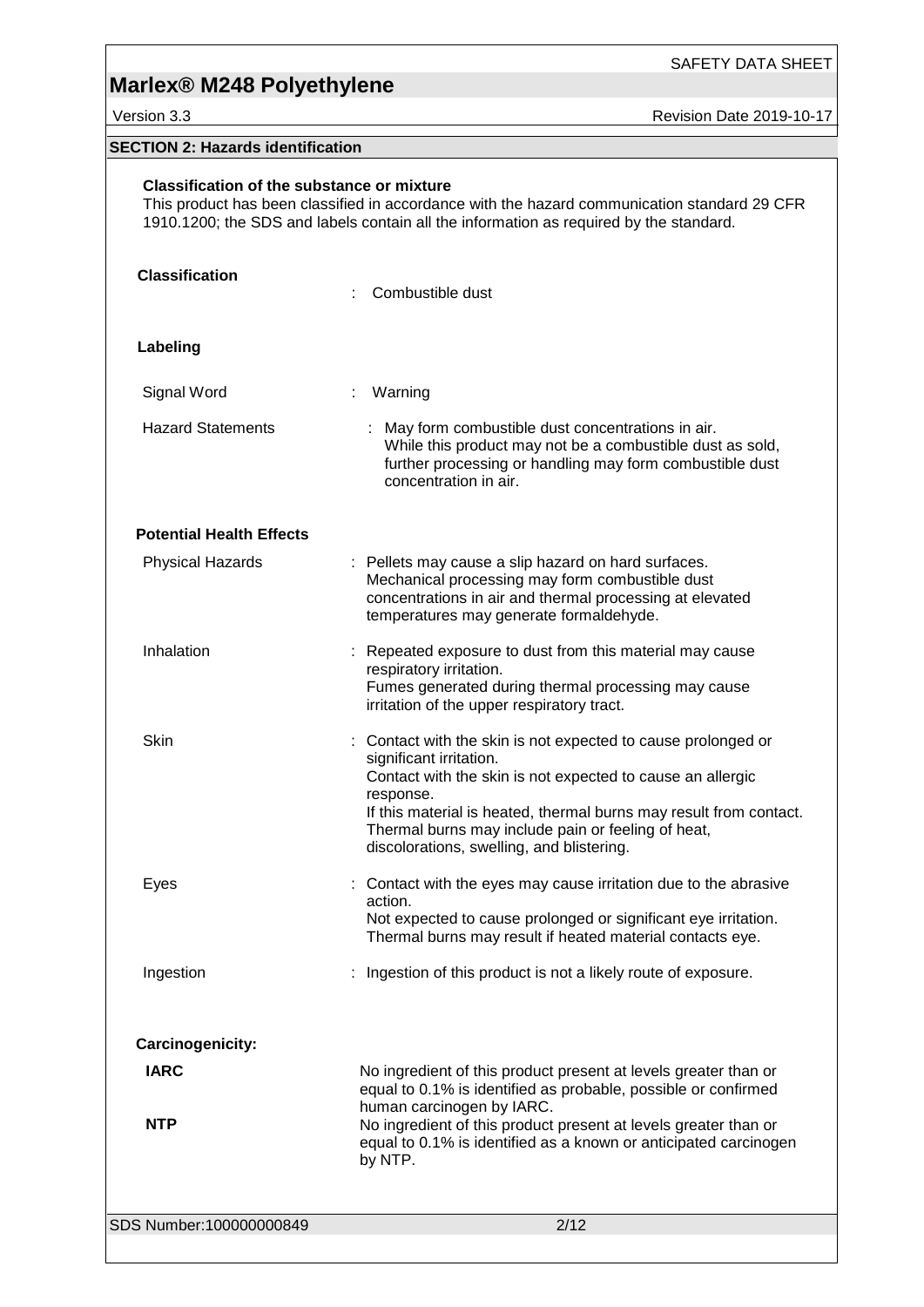SAFETY DATA SHEET

Version 3.3 **All 2019-10-17** Revision Date 2019-10-17

## **SECTION 3: Composition/information on ingredients**

| Component                     | S-No.<br>CAJ      | Weight %                       |
|-------------------------------|-------------------|--------------------------------|
| Polyethylene Hexene Copolymer | . 3-UJ-0<br>25213 | $\overline{\phantom{a}}$<br>80 |

### **SECTION 4: First aid measures**

| If inhaled              | Move to fresh air in case of accidental inhalation of dust or<br>÷<br>fumes from overheating or combustion. If symptoms persist,<br>call a physician.                                                    |  |
|-------------------------|----------------------------------------------------------------------------------------------------------------------------------------------------------------------------------------------------------|--|
| In case of skin contact | If the molten material gets on skin, quickly cool in water. Seek<br>immediate medical attention. Do not try to peel the solidified<br>material from the skin or use solvents or thinners to dissolve it. |  |
| In case of eye contact  | : In the case of contact with eyes, rinse immediately with plenty<br>of water and seek medical advice.                                                                                                   |  |
| If swallowed            | Do not induce vomiting without medical advice.                                                                                                                                                           |  |

### **SECTION 5: Firefighting measures**

| Flash point                                       |   | No data available                                                                                                                                                                                                                                                                              |
|---------------------------------------------------|---|------------------------------------------------------------------------------------------------------------------------------------------------------------------------------------------------------------------------------------------------------------------------------------------------|
|                                                   |   |                                                                                                                                                                                                                                                                                                |
| Autoignition temperature                          |   | No data available                                                                                                                                                                                                                                                                              |
| Suitable extinguishing<br>media                   |   | : Water. Water mist. Dry chemical. Carbon dioxide (CO2).<br>Foam. If possible, water should be applied as a spray from a<br>fogging nozzle since this is a surface burning material. The                                                                                                       |
|                                                   |   | application of high velocity water will spread the burning<br>surface layer. Avoid the use of straight streams that may<br>create a dust cloud and the risk of a dust explosion. Use<br>extinguishing measures that are appropriate to local<br>circumstances and the surrounding environment. |
| Specific hazards during fire<br>fighting          |   | Risks of ignition followed by flame propagation or secondary<br>explosions can be caused by the accumulation of dust, e.g. on<br>floors and ledges.                                                                                                                                            |
| Special protective<br>equipment for fire-fighters |   | : Use personal protective equipment. Wear self-contained<br>breathing apparatus for firefighting if necessary.                                                                                                                                                                                 |
| Further information                               |   | This material will burn although it is not easily ignited.                                                                                                                                                                                                                                     |
| Fire and explosion<br>protection                  |   | Treat as a solid that can burn. Avoid generating dust; fine dust<br>dispersed in air in sufficient concentrations, and in the<br>presence of an ignition source is a potential dust explosion<br>hazard.                                                                                       |
| Hazardous decomposition<br>products               | ÷ | Normal combustion forms carbon dioxide, water vapor and may<br>produce carbon monoxide, other hydrocarbons and<br>hydrocarbon oxidation products (ketones, aldehydes, organic                                                                                                                  |
| SDS Number:100000000849                           |   | 3/12                                                                                                                                                                                                                                                                                           |
|                                                   |   |                                                                                                                                                                                                                                                                                                |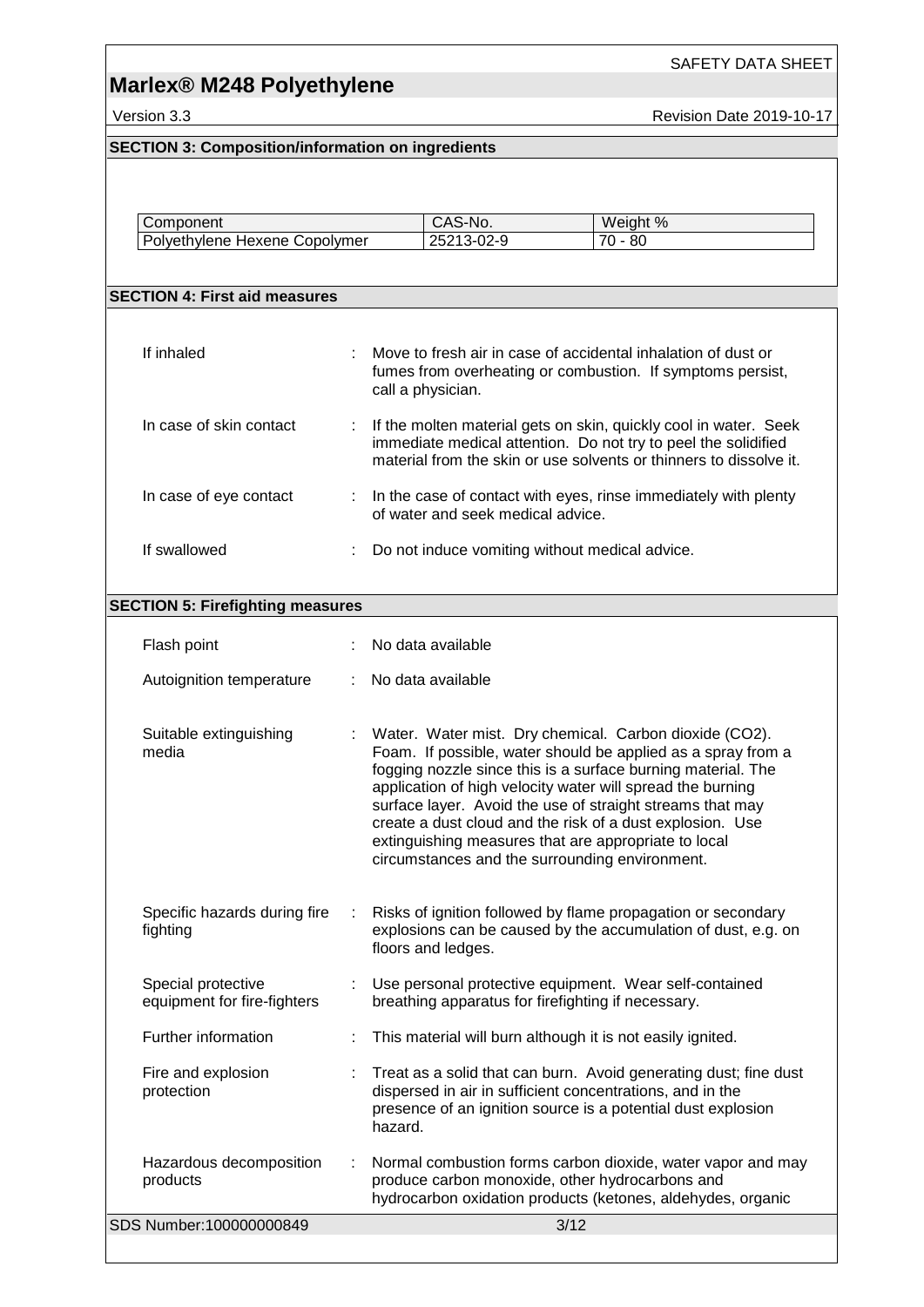### SAFETY DATA SHEET

Version 3.3 **All 2019-10-17** Revision Date 2019-10-17

acids) depending on temperature and air availability. Incomplete combustion can also produce formaldehyde.

### **SECTION 6: Accidental release measures**

| Personal precautions      |   | Sweep up to prevent slipping hazard. Avoid breathing dust.<br>Avoid dust formation.                                                                                                                                                                                            |
|---------------------------|---|--------------------------------------------------------------------------------------------------------------------------------------------------------------------------------------------------------------------------------------------------------------------------------|
| Environmental precautions | ÷ | Do not contaminate surface water. Prevent product from<br>entering drains.                                                                                                                                                                                                     |
| Methods for cleaning up   |   | Clean up promptly by sweeping or vacuum.                                                                                                                                                                                                                                       |
| Additional advice         |   | Dust deposits should not be allowed to accumulate on<br>surfaces, as these may form an explosive mixture if they are<br>released into the atmosphere in sufficient concentration. Avoid<br>dispersal of dust in the air (i.e., clearing dust surfaces with<br>compressed air). |

### **SECTION 7: Handling and storage**

### **Handling**

| Advice on safe handling                            | Use good housekeeping for safe handling of the product.<br>Keep out of water sources and sewers.                                                                                                                                                                                                                                                                                                                                                                                                                                                                                                                                                                                                                                                 |
|----------------------------------------------------|--------------------------------------------------------------------------------------------------------------------------------------------------------------------------------------------------------------------------------------------------------------------------------------------------------------------------------------------------------------------------------------------------------------------------------------------------------------------------------------------------------------------------------------------------------------------------------------------------------------------------------------------------------------------------------------------------------------------------------------------------|
|                                                    | Spilled pellets and powders may create a slipping hazard.                                                                                                                                                                                                                                                                                                                                                                                                                                                                                                                                                                                                                                                                                        |
|                                                    | Electrostatic charge may accumulate and create a hazardous<br>condition when handling this material. To minimize this hazard,<br>bonding and grounding may be necessary, but may not by<br>themselves be sufficient. At elevated temperatures (>350°F,<br>>177°C), polyethylene can release vapors and gases, which<br>are irritating to the mucous membranes of the eyes, mouth,<br>throat, and lungs. These substances may include<br>acetaldehyde, acetone, acetic acid, formic acid, formaldehyde<br>and acrolein. Based on animal data and limited<br>epidemiological evidence, formaldehyde has been listed as a<br>carcinogen. Following all recommendations within this SDS<br>should minimize exposure to thermal processing emissions. |
| Advice on protection<br>against fire and explosion | Treat as a solid that can burn. Avoid generating dust; fine dust<br>dispersed in air in sufficient concentrations, and in the<br>presence of an ignition source is a potential dust explosion<br>hazard.                                                                                                                                                                                                                                                                                                                                                                                                                                                                                                                                         |
| <b>Storage</b>                                     |                                                                                                                                                                                                                                                                                                                                                                                                                                                                                                                                                                                                                                                                                                                                                  |
| Requirements for storage<br>areas and containers   | Keep in a dry place. Keep in a well-ventilated place.                                                                                                                                                                                                                                                                                                                                                                                                                                                                                                                                                                                                                                                                                            |
| Advice on common storage                           | Do not store together with oxidizing and self-igniting products.                                                                                                                                                                                                                                                                                                                                                                                                                                                                                                                                                                                                                                                                                 |
| Use                                                | Masterbatch                                                                                                                                                                                                                                                                                                                                                                                                                                                                                                                                                                                                                                                                                                                                      |
| SDS Number:100000000849                            | 4/12                                                                                                                                                                                                                                                                                                                                                                                                                                                                                                                                                                                                                                                                                                                                             |
|                                                    |                                                                                                                                                                                                                                                                                                                                                                                                                                                                                                                                                                                                                                                                                                                                                  |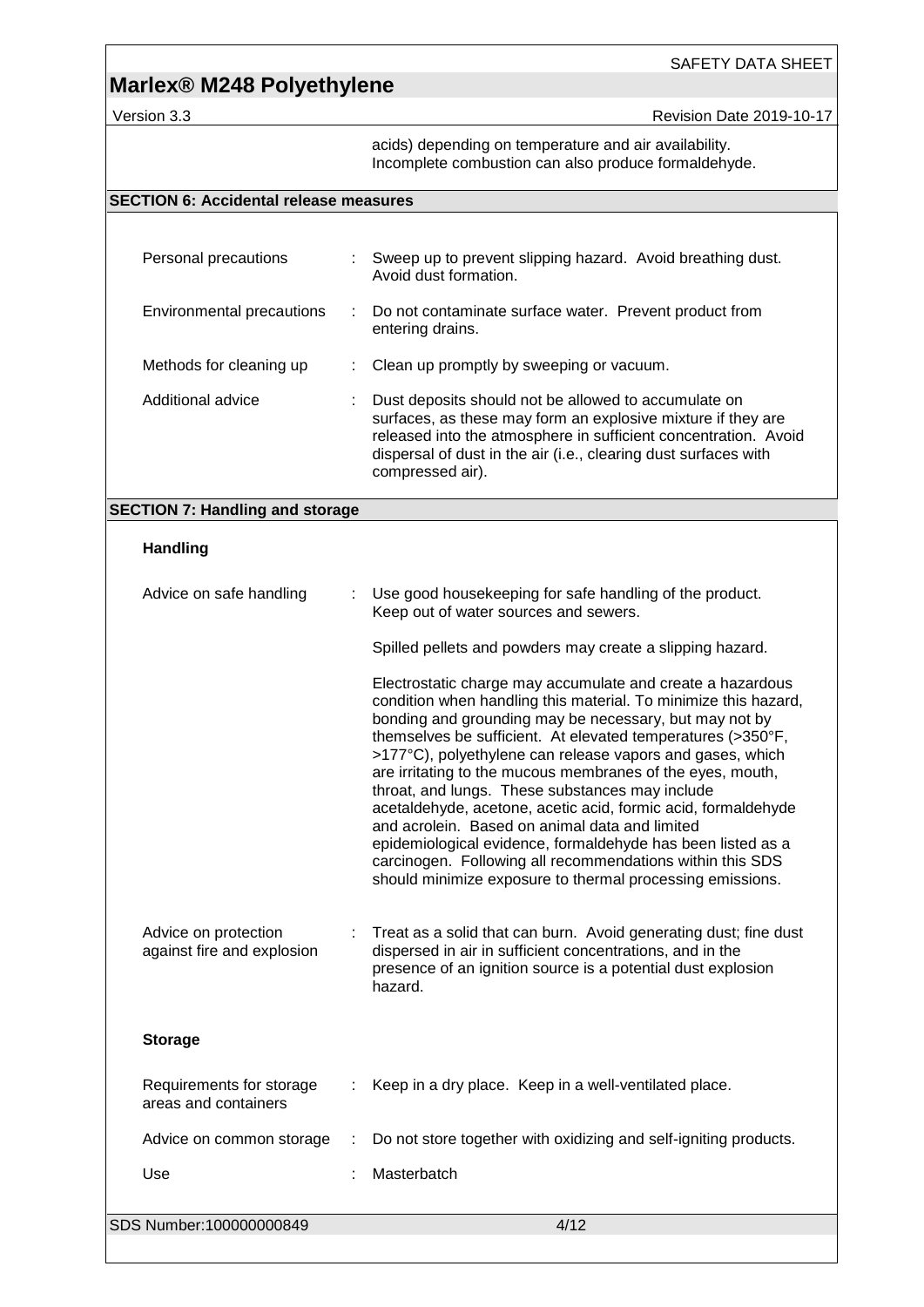# **Marlex® M248 Polyethylene**

Version 3.3 **Revision Date 2019-10-17** Revision Date 2019-10-17

### **SECTION 8: Exposure controls/personal protection**

### **Ingredients with workplace control parameters**

**US**

| Components    | Basis                                     | Value      | parameters<br>شcontrol | Note              |
|---------------|-------------------------------------------|------------|------------------------|-------------------|
| Nuisance Dust | OSHA<br>$\overline{\phantom{a}}$<br>. Z-3 | <b>TWA</b> | 15 ma/m3               | Total dust        |
|               | OSHA<br>$\overline{\phantom{a}}$<br>Z-3   | <b>TWA</b> | ma/m3                  | (respirable dust) |

Control as Particulate Not Otherwise Classified (PNOC). The ACGIH Guideline\* for respirable dust is 3.0 mg/m3 and 10.0 mg/m3 for total dust. The OSHA PEL for respirable dust is 5.0 mg/m3 and 15.0 mg/m3 for total dust.

\* This value is for inhalable (total) particulate matter containing no asbestos and < 1.0% crystalline silica.

### **Engineering measures**

Consider the potential hazards of this material (see Section 2), applicable exposure limits, job activities, and other substances in the work place when designing engineering controls and selecting personal protective equipment. If engineering controls or work practices are not adequate to prevent exposure to harmful levels of this material, the personal protective equipment listed below is recommended. The user should read and understand all instructions and limitations supplied with the equipment since protection is usually provided for a limited time or under certain circumstances.

### **Personal protective equipment**

| Respiratory protection                                           | No respiratory protection is normally required. If heated<br>material generates vapor or fumes that are not adequately<br>controlled by ventilation, wear an appropriate respirator. Use<br>the following elements for air-purifying respirators: Organic<br>Vapor and Formaldehyde. Use a positive pressure, air-<br>supplying respirator if there is potential for uncontrolled<br>release, exposure levels are not known, or other circumstances<br>where air-purifying respirators may not provide adequate<br>protection. Dust safety masks are recommended when the<br>dust concentration is excessive. |
|------------------------------------------------------------------|---------------------------------------------------------------------------------------------------------------------------------------------------------------------------------------------------------------------------------------------------------------------------------------------------------------------------------------------------------------------------------------------------------------------------------------------------------------------------------------------------------------------------------------------------------------------------------------------------------------|
| Eye protection                                                   | Use of safety glasses with side shields for solid handling is<br>good industrial practice. If this material is heated, wear<br>chemical goggles or safety glasses with side shields or a face<br>shield. If there is potential for dust, use chemical goggles.                                                                                                                                                                                                                                                                                                                                                |
| Skin and body protection                                         | At ambient temperatures use of clean and protective clothing is<br>good industrial practice. If the material is heated or molten,<br>wear thermally insulated, heat-resistant gloves that are able to<br>withstand the temperature of the molten product. If this<br>material is heated, wear insulated clothing to prevent skin<br>contact if engineering controls or work practices are not<br>adequate.                                                                                                                                                                                                    |
| <b>SECTION 9: Physical and chemical properties</b>               |                                                                                                                                                                                                                                                                                                                                                                                                                                                                                                                                                                                                               |
| Information on basic physical and chemical properties            |                                                                                                                                                                                                                                                                                                                                                                                                                                                                                                                                                                                                               |
| Appearance                                                       |                                                                                                                                                                                                                                                                                                                                                                                                                                                                                                                                                                                                               |
| Form<br>Physical state<br>Color<br>Odor<br><b>Odor Threshold</b> | Pellets<br>Solid<br>Opaque<br>Mild to no odor<br>No data available                                                                                                                                                                                                                                                                                                                                                                                                                                                                                                                                            |
| Safety data                                                      |                                                                                                                                                                                                                                                                                                                                                                                                                                                                                                                                                                                                               |
| SDS Number:100000000849                                          | 5/12                                                                                                                                                                                                                                                                                                                                                                                                                                                                                                                                                                                                          |
|                                                                  |                                                                                                                                                                                                                                                                                                                                                                                                                                                                                                                                                                                                               |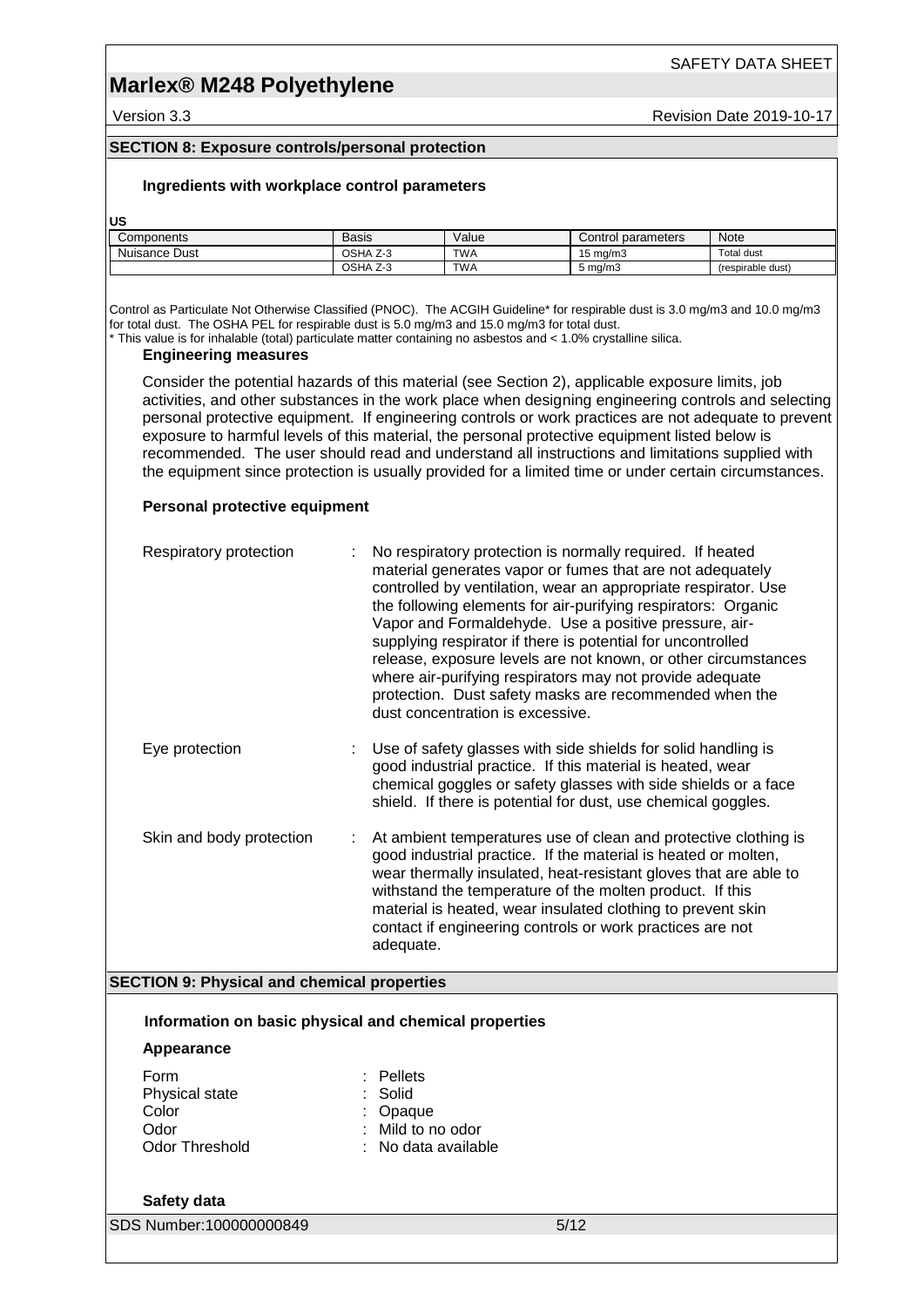| , <u>  .</u><br>Version 3.3                        | Revision Date 2019-10-17                                                                                                                                                                                      |
|----------------------------------------------------|---------------------------------------------------------------------------------------------------------------------------------------------------------------------------------------------------------------|
| Flash point                                        | : No data available                                                                                                                                                                                           |
|                                                    |                                                                                                                                                                                                               |
| Lower explosion limit                              | : Not applicable                                                                                                                                                                                              |
| Upper explosion limit                              | Not applicable                                                                                                                                                                                                |
| Autoignition temperature                           | : No data available                                                                                                                                                                                           |
| Thermal decomposition                              | : Low molecular weight hydrocarbons, alcohols, aldehydes,<br>acids and ketones can be formed during thermal processing.                                                                                       |
| pH                                                 | Not applicable                                                                                                                                                                                                |
| Melting point/range                                | : 90 - 140 °C (194 - 284 °F)                                                                                                                                                                                  |
| Freezing point                                     | Not applicable                                                                                                                                                                                                |
| Initial boiling point and boiling : Not applicable |                                                                                                                                                                                                               |
| range<br>Vapor pressure                            | Not applicable                                                                                                                                                                                                |
| Relative density                                   | Not applicable                                                                                                                                                                                                |
| Density                                            | $: 0.91 - 0.97$ g/cm3<br>Please refer to the Technical Data Sheet (TDS) for more<br>detailed information relating to the nominal physical<br>properties, including density, of this polyethylene resin grade. |
| Water solubility                                   | Negligible                                                                                                                                                                                                    |
| Partition coefficient: n-<br>octanol/water         | : No data available                                                                                                                                                                                           |
| Solubility in other solvents                       | : No data available                                                                                                                                                                                           |
| Viscosity, dynamic                                 | Not applicable                                                                                                                                                                                                |
| Viscosity, kinematic                               | Not applicable                                                                                                                                                                                                |
| Relative vapor density                             | Not applicable                                                                                                                                                                                                |
| Evaporation rate                                   | Not applicable                                                                                                                                                                                                |
|                                                    |                                                                                                                                                                                                               |
| <b>SECTION 10: Stability and reactivity</b>        |                                                                                                                                                                                                               |
|                                                    |                                                                                                                                                                                                               |

**Reactivity** : This material is considered non-reactive under normal ambient and anticipated storage and handling conditions of temperature and pressure.

SDS Number:100000000849 6/12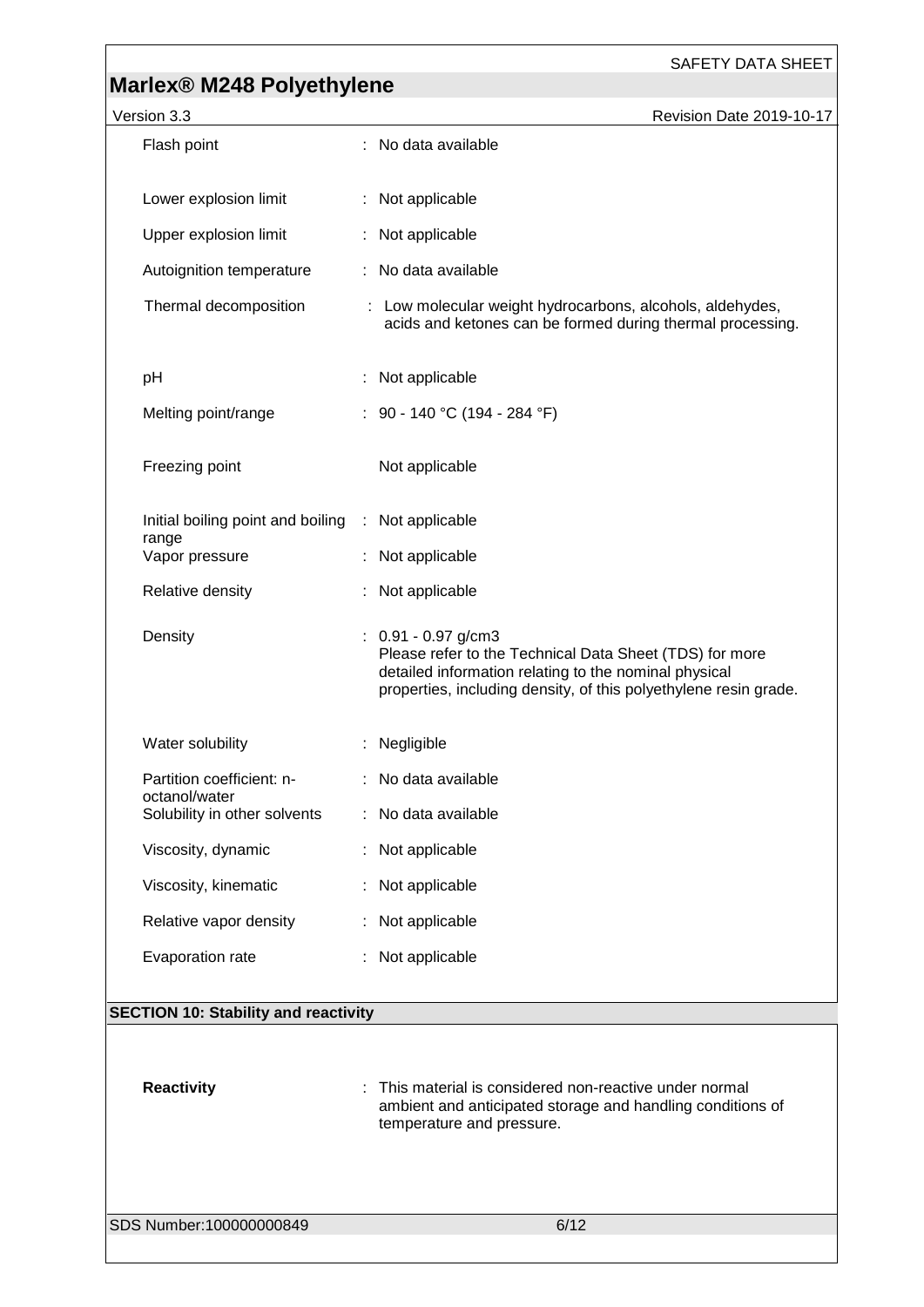| <b>Marlex® M248 Polyethylene</b>                                          | <b>SAFETY DATA SHEET</b>                                                                                                                                                                                                                                                                                                                                                                                                                                                                                                                          |
|---------------------------------------------------------------------------|---------------------------------------------------------------------------------------------------------------------------------------------------------------------------------------------------------------------------------------------------------------------------------------------------------------------------------------------------------------------------------------------------------------------------------------------------------------------------------------------------------------------------------------------------|
| Version 3.3                                                               | Revision Date 2019-10-17                                                                                                                                                                                                                                                                                                                                                                                                                                                                                                                          |
| <b>Chemical stability</b>                                                 | : This material is considered stable under normal ambient and<br>anticipated storage and handling conditions of temperature<br>and pressure.                                                                                                                                                                                                                                                                                                                                                                                                      |
| Possibility of hazardous reactions                                        |                                                                                                                                                                                                                                                                                                                                                                                                                                                                                                                                                   |
| <b>Conditions to avoid</b>                                                | : Avoid prolonged storage at elevated temperature.                                                                                                                                                                                                                                                                                                                                                                                                                                                                                                |
| <b>Materials to avoid</b>                                                 | : Avoid contact with strong oxidizing agents.                                                                                                                                                                                                                                                                                                                                                                                                                                                                                                     |
| <b>Thermal decomposition</b>                                              | : Low molecular weight hydrocarbons, alcohols, aldehydes,<br>acids and ketones can be formed during thermal processing.                                                                                                                                                                                                                                                                                                                                                                                                                           |
| <b>Hazardous decomposition</b><br>products                                | : Normal combustion forms carbon dioxide, water vapor and<br>may produce carbon monoxide, other hydrocarbons and<br>hydrocarbon oxidation products (ketones, aldehydes, organic<br>acids) depending on temperature and air availability.<br>Incomplete combustion can also produce formaldehyde.                                                                                                                                                                                                                                                  |
| Other data                                                                | No decomposition if stored and applied as directed.                                                                                                                                                                                                                                                                                                                                                                                                                                                                                               |
| <b>SECTION 11: Toxicological information</b>                              |                                                                                                                                                                                                                                                                                                                                                                                                                                                                                                                                                   |
|                                                                           |                                                                                                                                                                                                                                                                                                                                                                                                                                                                                                                                                   |
| Marlex <sup>®</sup> M248 Polyethylene<br><b>Acute oral toxicity</b>       | <b>Presumed Not Toxic</b>                                                                                                                                                                                                                                                                                                                                                                                                                                                                                                                         |
| Marlex <sup>®</sup> M248 Polyethylene<br><b>Acute inhalation toxicity</b> | : Presumed Not Toxic                                                                                                                                                                                                                                                                                                                                                                                                                                                                                                                              |
| Marlex® M248 Polyethylene<br><b>Acute dermal toxicity</b>                 | : Presumed Not Toxic                                                                                                                                                                                                                                                                                                                                                                                                                                                                                                                              |
| Marlex® M248 Polyethylene<br><b>Skin irritation</b>                       | No skin irritation                                                                                                                                                                                                                                                                                                                                                                                                                                                                                                                                |
| Marlex® M248 Polyethylene<br>Eye irritation                               | : No eye irritation                                                                                                                                                                                                                                                                                                                                                                                                                                                                                                                               |
| Marlex <sup>®</sup> M248 Polyethylene<br><b>Sensitization</b>             | : Did not cause sensitization on laboratory animals.                                                                                                                                                                                                                                                                                                                                                                                                                                                                                              |
| Marlex <sup>®</sup> M248 Polyethylene<br><b>Further information</b>       | This product contains POLYMERIZED OLEFINS. During<br>thermal processing (>350°F, >177°C) polyolefins can release<br>vapors and gases (aldehydes, ketones and organic acids)<br>which are irritating to the mucous membranes of the eyes,<br>mouth, throat, and lungs. Generally these irritant effects are all<br>transitory. However, prolonged exposure to irritating off-gases<br>can lead to pulmonary edema. Formaldehyde (an aldehyde)<br>has been classified as a carcinogen based on animal data and<br>limited epidemiological evidence. |
| SDS Number:100000000849                                                   | 7/12                                                                                                                                                                                                                                                                                                                                                                                                                                                                                                                                              |
|                                                                           |                                                                                                                                                                                                                                                                                                                                                                                                                                                                                                                                                   |

<u> 1989 - Johann Barbara, martxa alemaniar argametra (h. 1989).</u>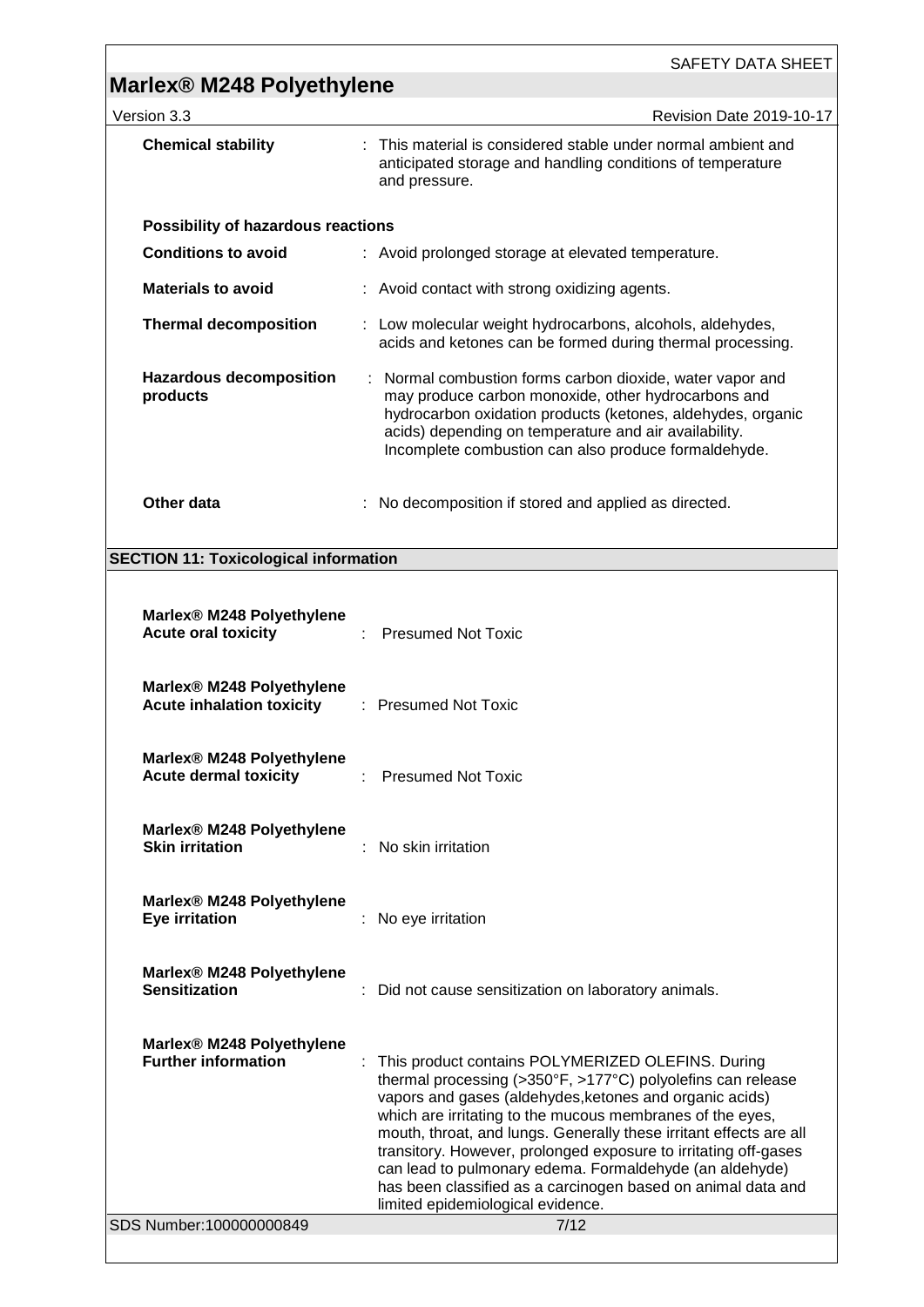### **SECTION 12: Ecological information**

### **Ecotoxicity effects**

information

Biodegradability : This material is not expected to be readily biodegradable. Elimination information (persistence and degradability) Bioaccumulation : Does not bioaccumulate. Mobility **EXECUTE:** The product is insoluble and floats on water. Additional ecological : This material is not expected to be harmful to aquatic

their digestive tracts.

organisms., Fish or birds may eat pellets which may obstruct

### **Ecotoxicology Assessment**

#### **SECTION 13: Disposal considerations**

The information in this SDS pertains only to the product as shipped.

Use material for its intended purpose or recycle if possible. This material, if it must be discarded, may meet the criteria of a hazardous waste as defined by US EPA under RCRA (40 CFR 261) or other State and local regulations. Measurement of certain physical properties and analysis for regulated components may be necessary to make a correct determination. If this material is classified as a hazardous waste, federal law requires disposal at a licensed hazardous waste disposal facility.

### **SECTION 14: Transport information**

#### **The shipping descriptions shown here are for bulk shipments only, and may not apply to shipments in non-bulk packages (see regulatory definition).**

Consult the appropriate domestic or international mode-specific and quantity-specific Dangerous Goods Regulations for additional shipping description requirements (e.g., technical name or names, etc.) Therefore, the information shown here, may not always agree with the bill of lading shipping description for the material. Flashpoints for the material may vary slightly between the SDS and the bill of lading.

### **US DOT (UNITED STATES DEPARTMENT OF TRANSPORTATION)**

NOT REGULATED AS A HAZARDOUS MATERIAL OR DANGEROUS GOODS FOR TRANSPORTATION BY THIS AGENCY.

### **IMO / IMDG (INTERNATIONAL MARITIME DANGEROUS GOODS)**

NOT REGULATED AS A HAZARDOUS MATERIAL OR DANGEROUS GOODS FOR TRANSPORTATION BY THIS AGENCY.

### **IATA (INTERNATIONAL AIR TRANSPORT ASSOCIATION)**

SDS Number:100000000849 8/12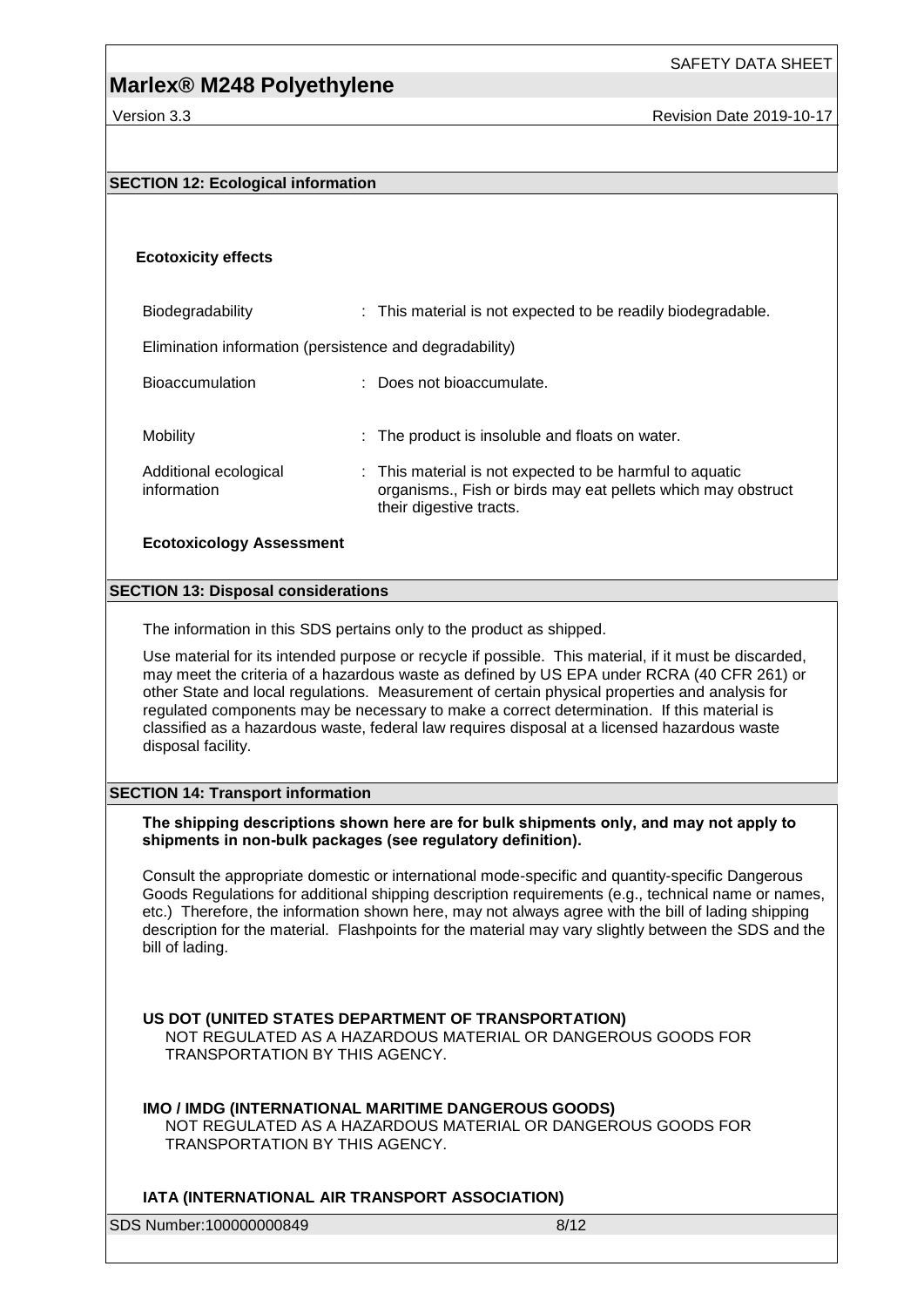| <b>SAFETY DATA SHEET</b> |  |
|--------------------------|--|
|                          |  |

| Marlex <sup>®</sup> M248 Polyethylene                                                                                                                                                                      | SAFETY DATA SHEET                                                                                                                                                                         |  |  |  |  |
|------------------------------------------------------------------------------------------------------------------------------------------------------------------------------------------------------------|-------------------------------------------------------------------------------------------------------------------------------------------------------------------------------------------|--|--|--|--|
| Version 3.3                                                                                                                                                                                                | Revision Date 2019-10-17                                                                                                                                                                  |  |  |  |  |
| NOT REGULATED AS A HAZARDOUS MATERIAL OR DANGEROUS GOODS FOR<br>TRANSPORTATION BY THIS AGENCY.                                                                                                             |                                                                                                                                                                                           |  |  |  |  |
| ADR (AGREEMENT ON DANGEROUS GOODS BY ROAD (EUROPE))<br>NOT REGULATED AS A HAZARDOUS MATERIAL OR DANGEROUS GOODS FOR<br>TRANSPORTATION BY THIS AGENCY.                                                      |                                                                                                                                                                                           |  |  |  |  |
| RID (REGULATIONS CONCERNING THE INTERNATIONAL TRANSPORT OF<br><b>DANGEROUS GOODS (EUROPE))</b><br>NOT REGULATED AS A HAZARDOUS MATERIAL OR DANGEROUS GOODS FOR<br><b>TRANSPORTATION BY THIS AGENCY.</b>    |                                                                                                                                                                                           |  |  |  |  |
| ADN (EUROPEAN AGREEMENT CONCERNING THE INTERNATIONAL CARRIAGE<br>OF DANGEROUS GOODS BY INLAND WATERWAYS)<br>NOT REGULATED AS A HAZARDOUS MATERIAL OR DANGEROUS GOODS FOR<br>TRANSPORTATION BY THIS AGENCY. |                                                                                                                                                                                           |  |  |  |  |
| Transport in bulk according to Annex II of MARPOL 73/78 and the IBC Code<br><b>SECTION 15: Regulatory information</b>                                                                                      |                                                                                                                                                                                           |  |  |  |  |
| <b>National legislation</b>                                                                                                                                                                                |                                                                                                                                                                                           |  |  |  |  |
| SARA 311/312 Hazards                                                                                                                                                                                       | : Combustible dust                                                                                                                                                                        |  |  |  |  |
| <b>CERCLA Reportable</b><br>Quantity                                                                                                                                                                       | : This material does not contain any components with a CERCLA<br>RQ.                                                                                                                      |  |  |  |  |
| SARA 302 Reportable<br>Quantity                                                                                                                                                                            | : This material does not contain any components with a SARA<br>302 RQ.                                                                                                                    |  |  |  |  |
| SARA 302 Threshold<br><b>Planning Quantity</b>                                                                                                                                                             | : No chemicals in this material are subject to the reporting<br>requirements of SARA Title III, Section 302.                                                                              |  |  |  |  |
| SARA 304 Reportable<br>Quantity                                                                                                                                                                            | : This material does not contain any components with a section<br>304 EHS RQ.                                                                                                             |  |  |  |  |
| SARA 313 Components                                                                                                                                                                                        | : This material does not contain any chemical components with<br>known CAS numbers that exceed the threshold (De Minimis)<br>reporting levels established by SARA Title III, Section 313. |  |  |  |  |
| SDS Number:100000000849                                                                                                                                                                                    | 9/12                                                                                                                                                                                      |  |  |  |  |

<u> 1989 - Andrea Station Barbara, actor a component de la componentación de la componentación de la componentaci</u>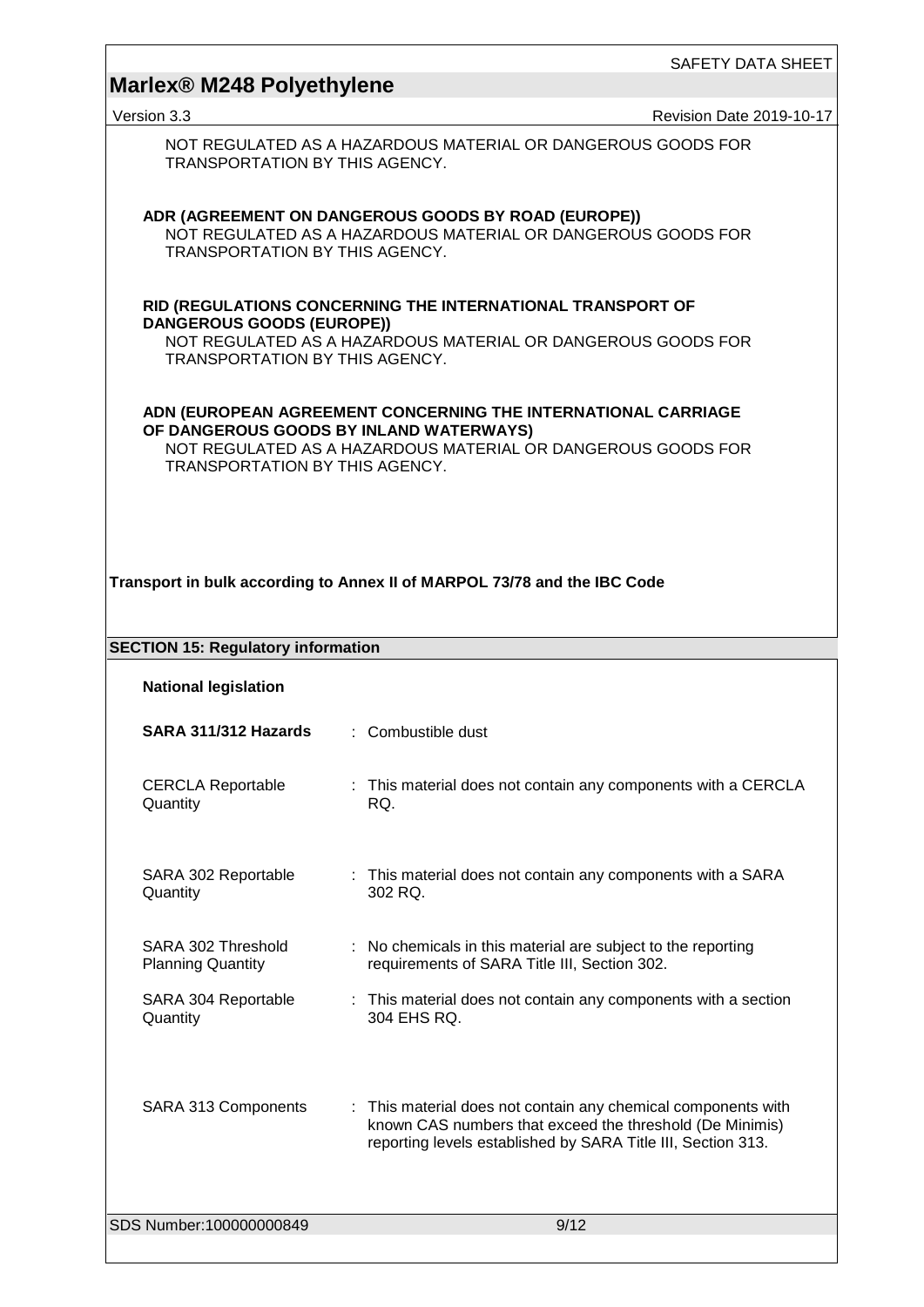# **Marlex® M248 Polyethylene**

Version 3.3 **All 2019-10-17** Revision Date 2019-10-17

### **Clean Air Act**

Ozone-Depletion **Potential** : This product neither contains, nor was manufactured with a Class I or Class II ODS as defined by the U.S. Clean Air Act Section 602 (40 CFR 82, Subpt. A, App.A + B).

This product does not contain any hazardous air pollutants (HAP), as defined by the U.S. Clean Air Act Section 112 (40 CFR 61).

This product does not contain any chemicals listed under the U.S. Clean Air Act Section 112(r) for Accidental Release Prevention (40 CFR 68.130, Subpart F).

This product does not contain any chemicals listed under the U.S. Clean Air Act Section 111 SOCMI Intermediate or Final VOC's (40 CFR 60.489).

## SDS Number:100000000849 10/12 **US State Regulations** Pennsylvania Right To Know : No components are subject to the Pennsylvania Right to Know Act. New Jersey Right To Know : No components are subject to the New Jersey Right to Know Act. California Prop. 65 **Components** : This product does not contain any chemicals known to the State of California to cause cancer, birth, or any other reproductive defects. **Notification status** Europe REACH : A substance or substances in this product is not registered or notified to be registered. Importation or manufacture of this product is still permitted provided that it does not exceed the REACH minimum threshold quantity of the non-regulated substances. Switzerland CH INV : On the inventory, or in compliance with the inventory United States of America (USA) TSCA<br>Canada DSL : On or in compliance with the active portion of the TSCA inventory : All components of this product are on the Canadian **DSL** Australia AICS : On the inventory, or in compliance with the inventory<br>New Zealand NZIoC : On the inventory, or in compliance with the inventory On the inventory, or in compliance with the inventory Japan ENCS **:** On the inventory, or in compliance with the inventory Korea KECI : A substance(s) in this product was not registered, notified to be registered, or exempted from registration by CPChem according to K-REACH regulations. Importation or manufacture of this product is still permitted provided the Korean Importer of Record has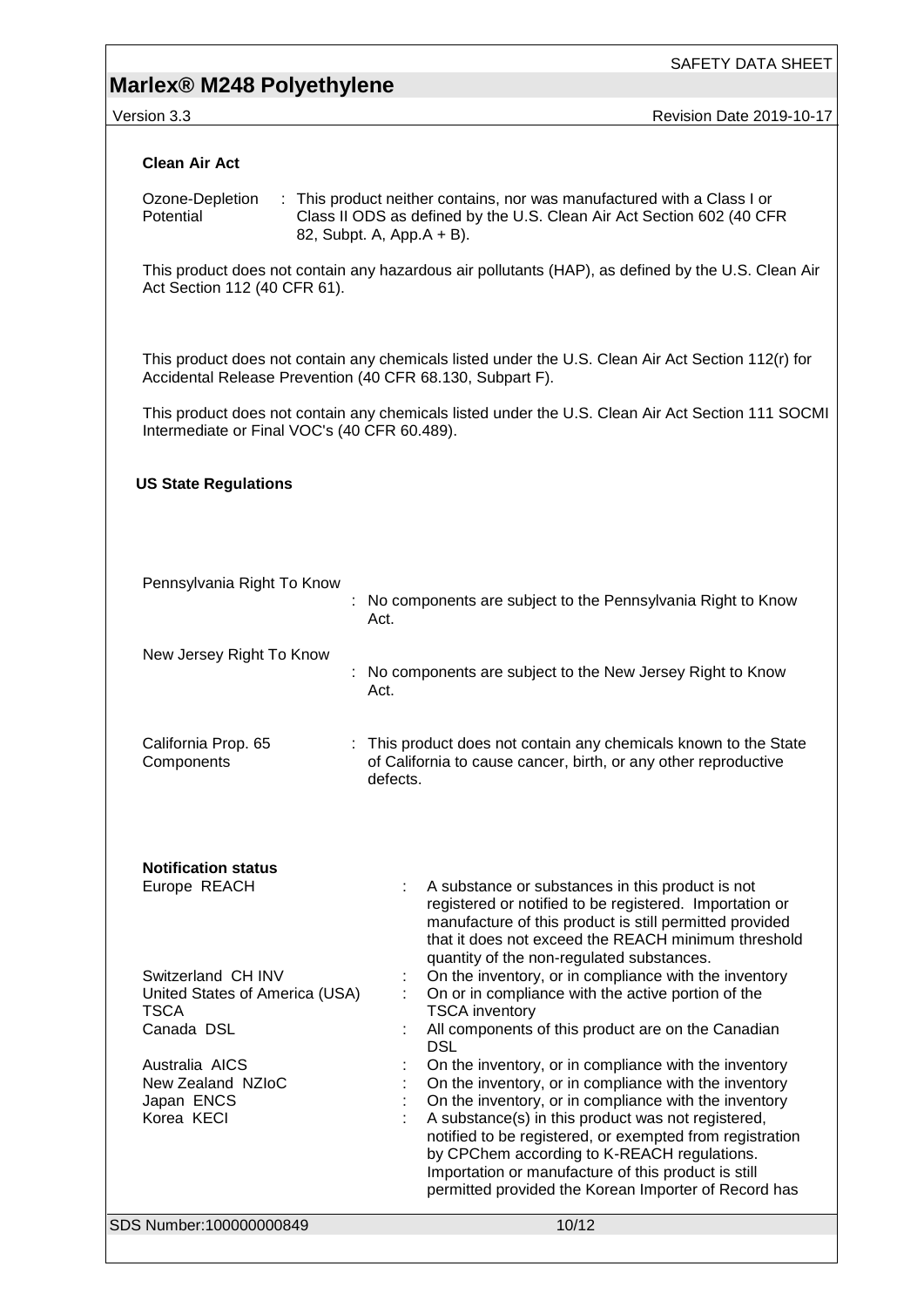| Version 3.3                                     |                                                                                                                                                                                                                                                                                                                                                                                                                                                                                  |                     | <b>Revision Date 2019-10-17</b>                                                                                                                                         |
|-------------------------------------------------|----------------------------------------------------------------------------------------------------------------------------------------------------------------------------------------------------------------------------------------------------------------------------------------------------------------------------------------------------------------------------------------------------------------------------------------------------------------------------------|---------------------|-------------------------------------------------------------------------------------------------------------------------------------------------------------------------|
|                                                 |                                                                                                                                                                                                                                                                                                                                                                                                                                                                                  |                     | themselves notified the substance.                                                                                                                                      |
| Philippines PICCS<br>China IECSC<br>Taiwan TCSI |                                                                                                                                                                                                                                                                                                                                                                                                                                                                                  |                     | On the inventory, or in compliance with the inventory<br>On the inventory, or in compliance with the inventory<br>On the inventory, or in compliance with the inventory |
|                                                 | <b>SECTION 16: Other information</b>                                                                                                                                                                                                                                                                                                                                                                                                                                             |                     |                                                                                                                                                                         |
| <b>NFPA Classification</b>                      | : Health Hazard: 0<br>Fire Hazard: 1<br>Reactivity Hazard: 0                                                                                                                                                                                                                                                                                                                                                                                                                     |                     | 0<br>0                                                                                                                                                                  |
| <b>Further information</b>                      |                                                                                                                                                                                                                                                                                                                                                                                                                                                                                  |                     |                                                                                                                                                                         |
| previous versions.                              | Significant changes since the last version are highlighted in the margin. This version replaces all                                                                                                                                                                                                                                                                                                                                                                              |                     |                                                                                                                                                                         |
|                                                 | The information in this SDS pertains only to the product as shipped.                                                                                                                                                                                                                                                                                                                                                                                                             |                     |                                                                                                                                                                         |
|                                                 | The information provided in this Safety Data Sheet is correct to the best of our knowledge,                                                                                                                                                                                                                                                                                                                                                                                      |                     |                                                                                                                                                                         |
|                                                 | information and belief at the date of its publication. The information given is designed only as a<br>guidance for safe handling, use, processing, storage, transportation, disposal and release and is<br>not to be considered a warranty or quality specification. The information relates only to the<br>specific material designated and may not be valid for such material used in combination with any<br>other materials or in any process, unless specified in the text. |                     |                                                                                                                                                                         |
|                                                 |                                                                                                                                                                                                                                                                                                                                                                                                                                                                                  |                     |                                                                                                                                                                         |
| <b>ACGIH</b>                                    | Key or legend to abbreviations and acronyms used in the safety data sheet<br>American Conference of                                                                                                                                                                                                                                                                                                                                                                              | LD50                | Lethal Dose 50%                                                                                                                                                         |
| <b>AICS</b>                                     | Government Industrial Hygienists<br>Australia, Inventory of Chemical                                                                                                                                                                                                                                                                                                                                                                                                             | LOAEL               | Lowest Observed Adverse Effect                                                                                                                                          |
| <b>DSL</b>                                      | Substances<br>Canada, Domestic Substances                                                                                                                                                                                                                                                                                                                                                                                                                                        | <b>NFPA</b>         | Level                                                                                                                                                                   |
| <b>NDSL</b>                                     | List<br>Canada, Non-Domestic                                                                                                                                                                                                                                                                                                                                                                                                                                                     | <b>NIOSH</b>        | National Fire Protection Agency<br>National Institute for Occupational                                                                                                  |
|                                                 | Substances List                                                                                                                                                                                                                                                                                                                                                                                                                                                                  |                     | Safety & Health                                                                                                                                                         |
| <b>CNS</b><br>CAS                               | Central Nervous System<br><b>Chemical Abstract Service</b>                                                                                                                                                                                                                                                                                                                                                                                                                       | NTP<br><b>NZIoC</b> | <b>National Toxicology Program</b><br>New Zealand Inventory of<br>Chemicals                                                                                             |
| <b>EC50</b>                                     | <b>Effective Concentration</b>                                                                                                                                                                                                                                                                                                                                                                                                                                                   | <b>NOAEL</b>        | No Observable Adverse Effect<br>Level                                                                                                                                   |
| <b>EC50</b>                                     | <b>Effective Concentration 50%</b>                                                                                                                                                                                                                                                                                                                                                                                                                                               | <b>NOEC</b>         | No Observed Effect Concentration                                                                                                                                        |
| <b>EGEST</b>                                    | <b>EOSCA Generic Exposure</b><br>Scenario Tool                                                                                                                                                                                                                                                                                                                                                                                                                                   | <b>OSHA</b>         | Occupational Safety & Health<br>Administration                                                                                                                          |
| <b>EOSCA</b>                                    | <b>European Oilfield Specialty</b><br><b>Chemicals Association</b>                                                                                                                                                                                                                                                                                                                                                                                                               | PEL                 | Permissible Exposure Limit                                                                                                                                              |
| <b>EINECS</b>                                   | European Inventory of Existing<br><b>Chemical Substances</b>                                                                                                                                                                                                                                                                                                                                                                                                                     | <b>PICCS</b>        | Philippines Inventory of<br><b>Commercial Chemical Substances</b>                                                                                                       |
| <b>MAK</b>                                      | Germany Maximum Concentration<br>Values                                                                                                                                                                                                                                                                                                                                                                                                                                          | <b>PRNT</b>         | <b>Presumed Not Toxic</b>                                                                                                                                               |
| <b>GHS</b>                                      | <b>Globally Harmonized System</b>                                                                                                                                                                                                                                                                                                                                                                                                                                                | <b>RCRA</b>         | Act                                                                                                                                                                     |
| $>=$                                            | Greater Than or Equal To                                                                                                                                                                                                                                                                                                                                                                                                                                                         | <b>STEL</b>         | <b>Resource Conservation Recovery</b><br>Short-term Exposure Limit                                                                                                      |
| <b>IC50</b>                                     | Inhibition Concentration 50%                                                                                                                                                                                                                                                                                                                                                                                                                                                     | <b>SARA</b>         | Superfund Amendments and<br>Reauthorization Act.                                                                                                                        |

<u> 1989 - Johann Barn, mars eta bainar eta idazlea (</u>

<u> 1989 - Johann Barn, mars ar breithinn ar chwaraeth a bhaile ann an 1989. Bhaile ann an 1989 - Bhaile ann an 1</u>

┑

 $\overline{1}$